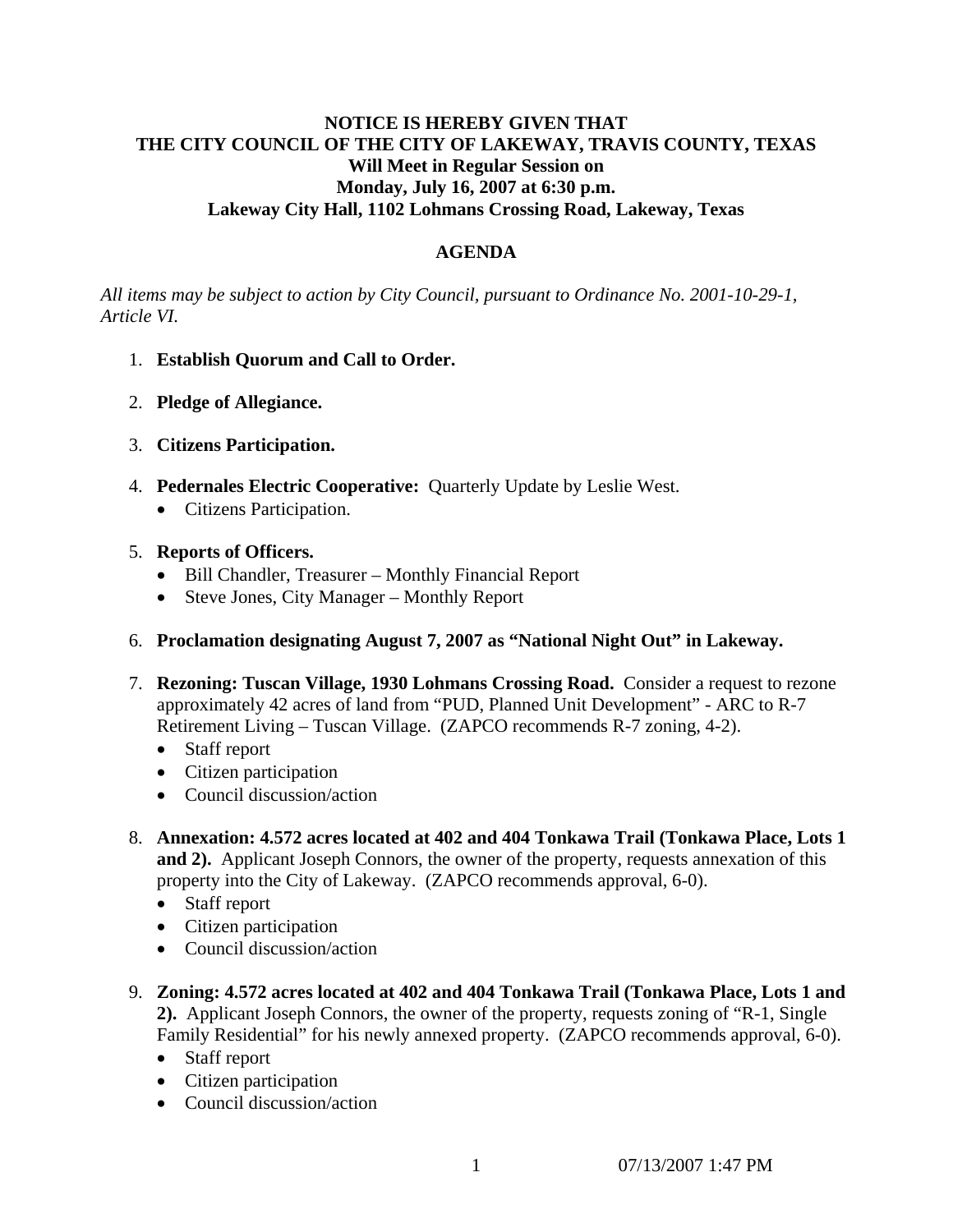- 10. **POSTPONED. Annexation: 20.747 acres located at 16103 Flint Rock Road (Lot 1A, Cielito de Cabros), plus the adjacent portion of Flint Rock Road.** Applicant Danny Martin, Malone/Wheeler, Inc., on behalf of Larry Hendrix, the owner of the property, requests annexation of this property into the City of Lakeway.
- 11. **POSTPONED. Zoning: 20.747 acres located at 16103 Flint Rock Road (Lot 1A, Cielito de Cabros).** Applicant Danny Martin, Malone/Wheeler, Inc., on behalf of Larry Hendrix, the owner of the property, requests zoning of "R-1, Single Family Residential" for his newly annexed property.
- 12. **POSTPONED. General Development Plan: Lot 1A, Cielito de Cabros.** Applicant Danny Martin, Malone/Wheeler, Inc., on behalf of Larry Hendrix, the owner of the 20.747 acres located at 16103 Flint Rock Road, requests approval of the General Development Plan.
- 13. **Consider ordinance regulating the location of alcohol sales in the City of Lakeway**.
	- Staff report
	- Citizen participation
	- Council discussion/action
- 14. **Consider a resolution supporting alternate water supply for City of Austin.** 
	- Staff report
	- Citizen participation
	- Council discussion/action
- 15. **Consider a special permit authorizing a fireworks display at Lakeway Resort and Spa for an event to be held on September 29, 2007.**
	- Staff report
	- Citizen participation
	- Council discussion/action
- 16. **Amendment to the Ethics Ordinance:** Consider changes to Section 2.02, regarding the number of members and their appointments.
	- Staff report
	- Citizen participation
	- Council discussion/action

**CONSENT AGENDA: All items may be approved by one Council vote. Members of the Council may pull items from the consent agenda for discussion.** 

17. **Approve Action Minutes:** Special Work Session of June 15, 2007 and Regular Meeting of June 18, 2007.